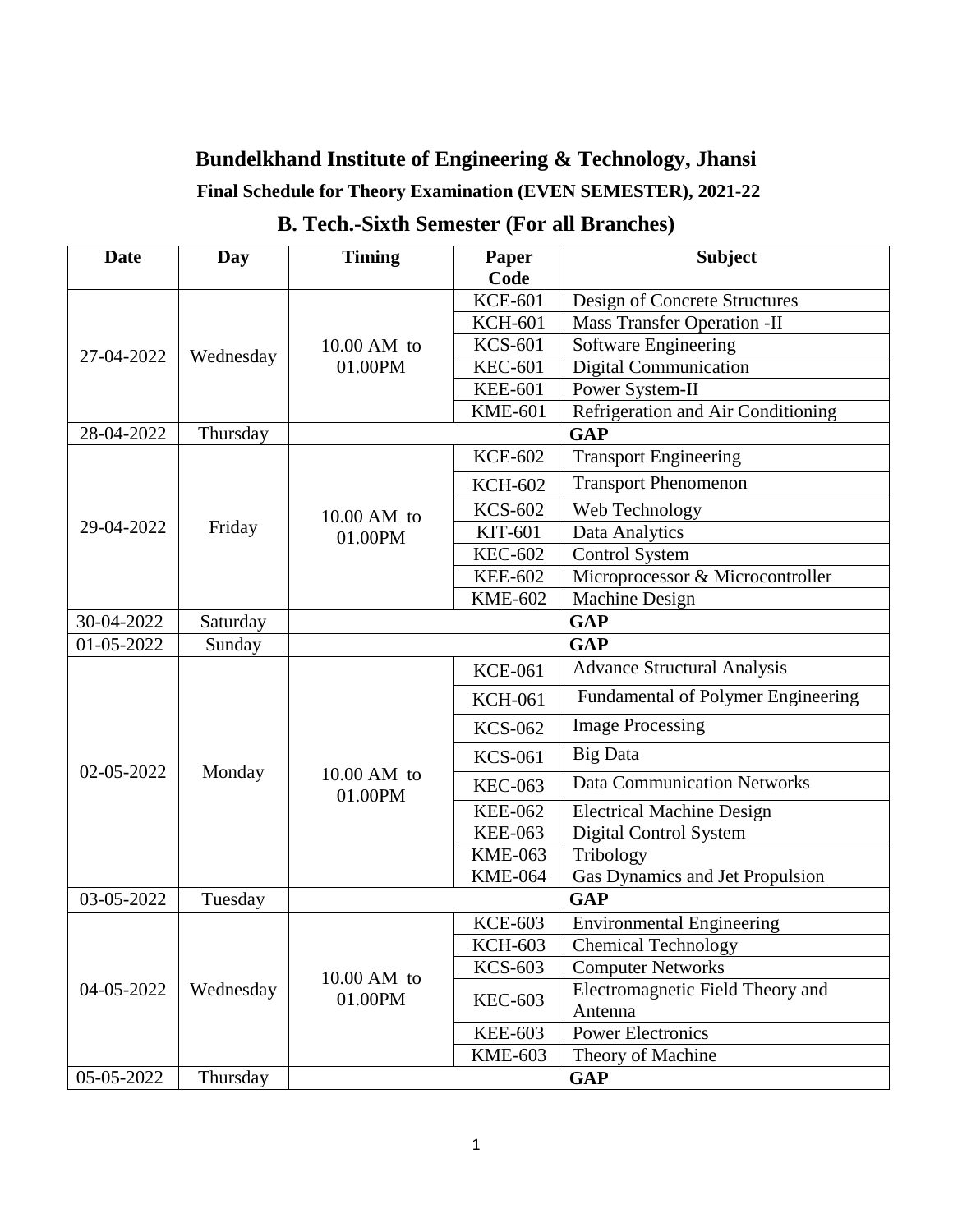|            |          |                          | <b>KOE-060</b> | <b>Idea to Business Model</b>              |
|------------|----------|--------------------------|----------------|--------------------------------------------|
| 06-05-2022 | Friday   | $10.00$ AM to<br>01.00PM | <b>KOE-064</b> | Object Oriented programming's              |
|            |          |                          | <b>KOE-065</b> | <b>Computer Based Numerical Techniques</b> |
|            |          |                          | <b>KOE-066</b> | GIS and Remote Sensing                     |
|            |          |                          | <b>KEE-068</b> | Software Project Management                |
|            |          |                          | <b>KNC-601</b> | Constitution of India, Law and             |
| 07-05-2022 | Saturday | $10.00$ AM to            |                | Engineering                                |
|            |          | 01.00PM                  | <b>KNC-602</b> | Indian Traditional, Culture and Society    |

Depuis

Controller of Examinations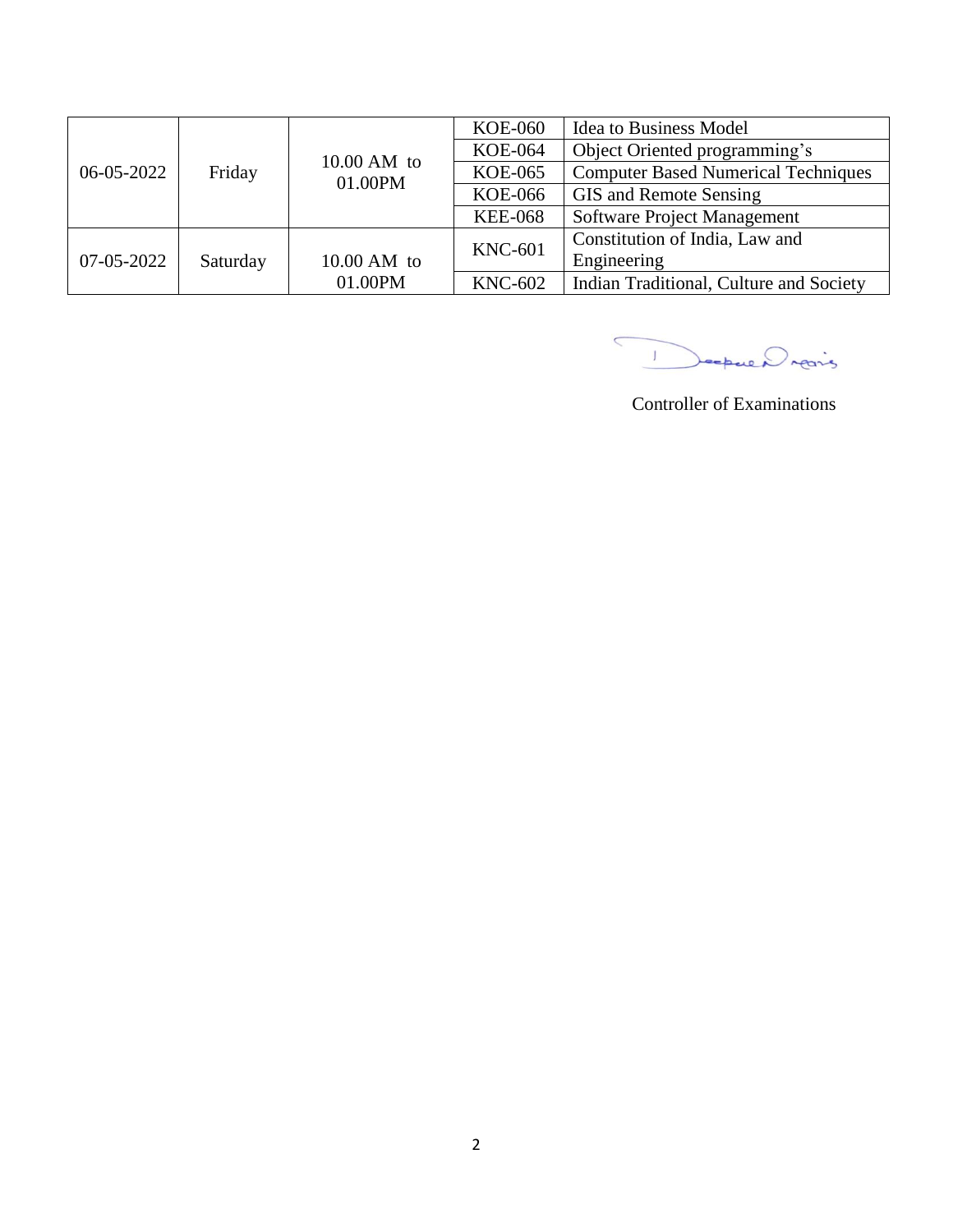**Final Schedule for Theory Examination (EVEN SEMESTER), 2021-22**

| <b>Date</b> | Day       | <b>Timing</b>            | Paper                  | <b>Subject</b>                                       |
|-------------|-----------|--------------------------|------------------------|------------------------------------------------------|
| 28-04-2022  | Thursday  | $10.00$ AM to<br>01.00PM | Code<br><b>KHU-801</b> | Rural Development: Administration<br>and Planning    |
|             |           |                          | <b>KHU-802</b>         | Project<br>Management<br>and<br>Entrepreneurship     |
| 29-04-2022  | Friday    | <b>GAP</b>               |                        |                                                      |
|             |           | $10.00$ AM to<br>01.00PM | <b>KOE-081</b>         | <b>Cloud Computing</b>                               |
|             |           |                          | <b>KOE-083</b>         | <b>Entrepreneurship Development</b>                  |
| 30-04-2022  | Saturday  |                          | <b>KOE-084</b>         | <b>Introduction to Smart Grid</b>                    |
|             |           |                          | <b>KOE-085</b>         | <b>Quality Management</b>                            |
|             |           |                          | <b>KOE-086</b>         | <b>Industrial Optimization Techniques</b>            |
|             |           |                          | <b>KOE-089</b>         | Human Values in Madhyasth Darshan                    |
| 01-05-2022  | Sunday    | <b>GAP</b>               |                        |                                                      |
| 02-05-2022  | Monday    | <b>GAP</b>               |                        |                                                      |
| 03-05-2022  | Tuesday   | <b>GAP</b>               |                        |                                                      |
| 04-05-2022  | Wednesday | <b>GAP</b>               |                        |                                                      |
| 05-05-2022  | Thursday  | $10.00$ AM to<br>01.00PM | <b>KOE-091</b>         | <b>Automation and Robotics</b>                       |
|             |           |                          | <b>KOE-093</b>         | Data Warehousing and Data Mining                     |
|             |           |                          | <b>KOE-094</b>         | Digital and Social Media Marketing                   |
|             |           |                          | <b>KOE-096</b>         | Modeling and Simulation of Dynamic<br><b>Systems</b> |

## **B. Tech.-Eighth Semester (For All Branches)**

 $\subset$ 1 Deepwer rearing

Controller of Examinations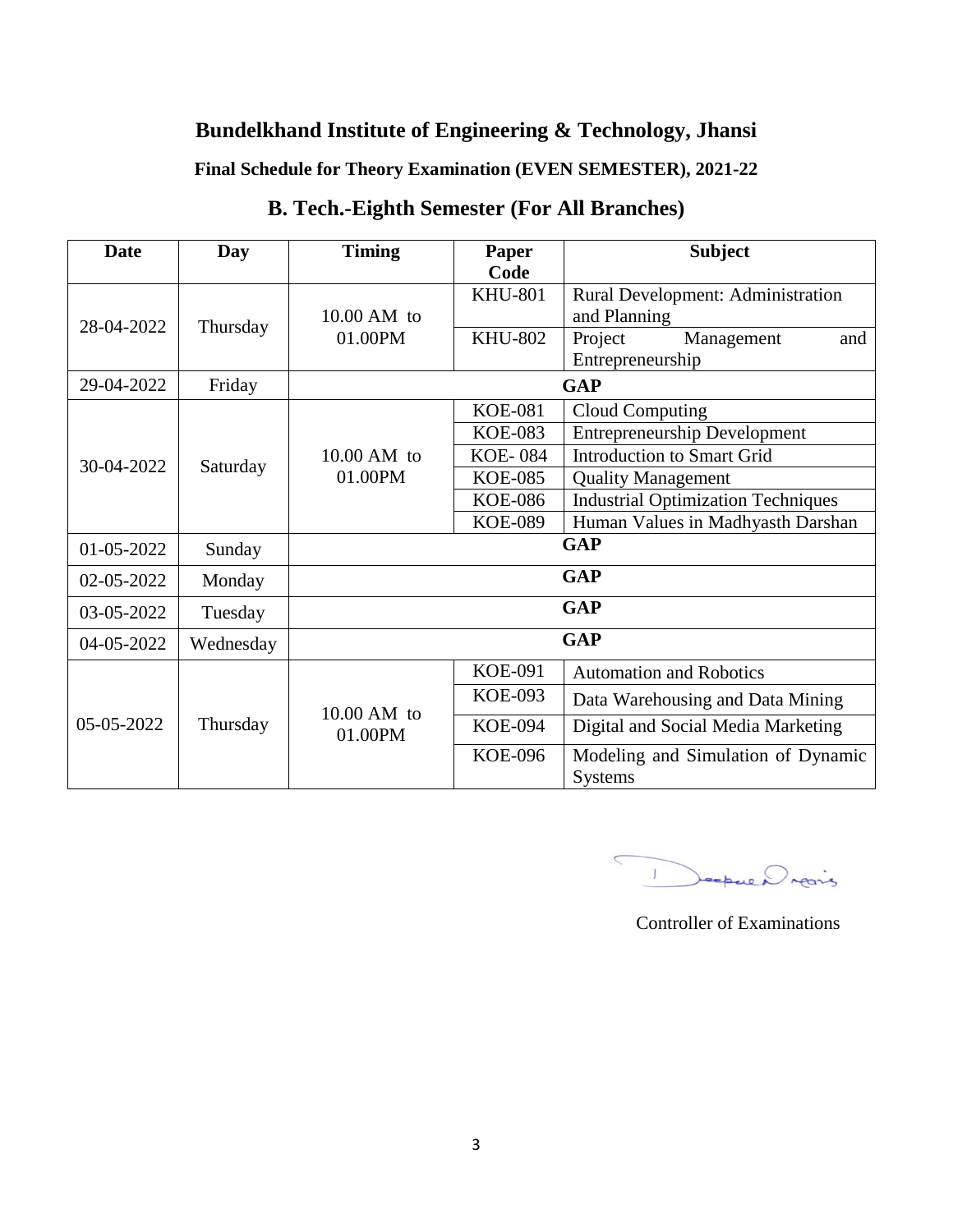**Final Schedule for Theory Examination (EVEN SEMESTER), 2021-22**

| <b>Date</b> | Day      | <b>Timing</b>            | Paper<br>Code  | <b>Subject</b>                          |
|-------------|----------|--------------------------|----------------|-----------------------------------------|
| 28-04-2022  | Thursday | $10.00$ AM to<br>01.00PM | <b>EOE-081</b> | Non<br>Conventional<br>Energy           |
|             |          |                          | <b>EOE-083</b> | Resources<br><b>Product Development</b> |
| 29-04-2022  | Friday   |                          |                | <b>GAP</b>                              |
|             | Saturday | $10.00$ AM to<br>01.00PM | <b>EEC-801</b> | Wireless & Mobile Communication         |
|             |          |                          | <b>EEE-801</b> | Utilization of Electrical Energy $\&$   |
|             |          |                          |                | Traction                                |
| 30-04-2022  |          |                          | <b>ECS-801</b> | Artificial Intelligence                 |
|             |          |                          | <b>ECS-701</b> | Distributed Systems                     |
|             |          |                          | <b>EME-801</b> | <b>Power Plant Engineering</b>          |
| 01-05-2022  | Sunday   | <b>GAP</b>               |                |                                         |
|             | Monday   | $10.00$ AM to<br>01.00PM | <b>EEC-802</b> | <b>Electronics Switching</b>            |
|             |          |                          | <b>EEE-052</b> | <b>Advance Control System</b>           |
| 02-05-2022  |          |                          | <b>ECS-081</b> | <b>Real Time System</b>                 |
|             |          |                          | <b>EIT-082</b> | Multimedia Systems                      |
|             |          |                          | <b>EME-055</b> | Six Sigma Methods and                   |
|             |          |                          |                | Applications                            |
| 03-05-2022  | Tuesday  | <b>GAP</b>               |                |                                         |
| 05-05-2022  | Thursday |                          | <b>EEC-032</b> | Digital<br>Design<br>System<br>using    |
|             |          |                          |                | <b>VHDL</b>                             |
|             |          | $10.00$ AM to<br>01.00PM | <b>EEE-063</b> | <b>Power Converters Applications</b>    |
|             |          |                          | <b>ECS-087</b> | Mobile Computing                        |
|             |          |                          | <b>EME-064</b> | Production<br>Operation<br>$\&$         |
|             |          |                          |                | Management                              |

## **B. Tech.-Eighth Semester (Old Syllabus)**

 $\overline{C}$ Jeopue Drains  $\mathbf{T}$ 

Controller of Examinations